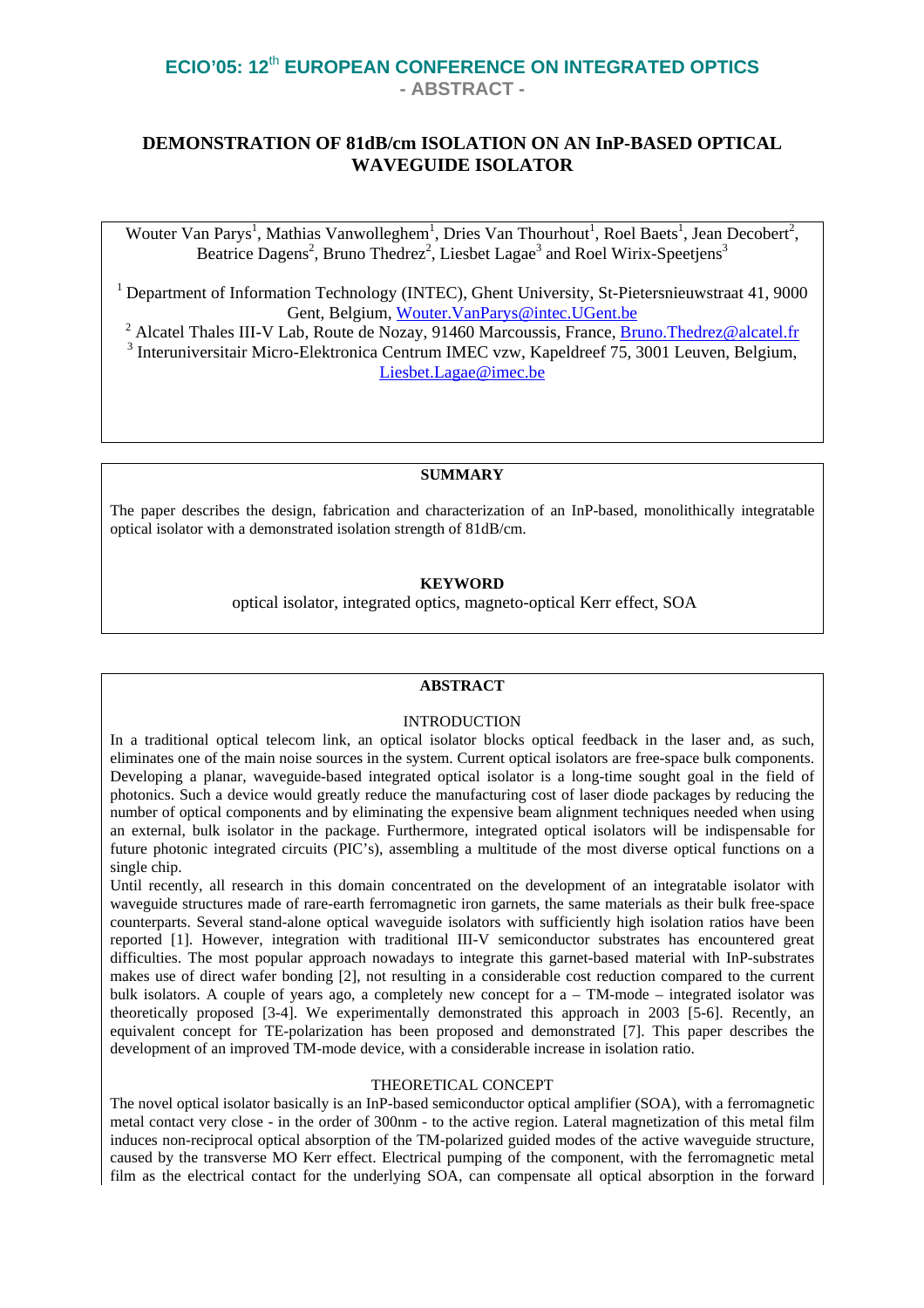# **ECIO'05: 12**th **EUROPEAN CONFERENCE ON INTEGRATED OPTICS - ABSTRACT -**

propagation direction. The result is an optical component which, being transparent in one propagation direction, while still providing net loss in the opposite, is isolating. In figure 1 a schematic illustration of the optical isolator and its operation principle is given.



**Figure 1: structure and operation principle of the novel optical isolator**

The advantage of this concept over the traditional, garnet-based approach is obvious. The isolator has basically the same structure as the laser that it is to be integrated with, so monolithic integration is easy and no degradation of the isolating performance is expected. In addition, as ferromagnetic films can be easily deposited on III-V semiconductor layers, this optical waveguide isolator can be fabricated using standard InP-SOA processing techniques.

#### DESIGN AND FABRICATION

Based on this theoretical concept, a monolithically integratable optical isolator has been designed and fabricated. As the ferromagnetic metal film fulfils two functions - it is the source of the non-reciprocal MO effect and it provides the electrical contact for the SOA - both its MO and electrical properties are of primary importance for the device performance. The optical and MO constants of the metal under study,  $Co<sub>50</sub>Fe<sub>50</sub>$ , have been experimentally extracted at the operation wavelength of 1.3µm [8]. Furthermore, a low resistive ohmic metalsemiconductor contact has been developed for this ferromagnetic metal. To provide the strong TM-polarization selective material gain needed to compensate the loss in the forward propagation direction, a novel active layer structure has been developed. The active region is an InGaAlAs-based tensile strained (-1.16%) multi-quantum well (MQW) structure (9 QW's), with strain-compensating barriers and surrounding separate confinement heterostructure (SCH) layers [9]. Built-in tensile strain realizes TM-selective material gain, while TE-gain is suppressed. Figure 2 gives the experimental modal gain – current density relation for the active material system, measured on 6 QW broad area (BA) lasers, demonstrating a low transparency current density of less than  $60A/cm<sup>2</sup>$  per well.



**Figure 2: characterization of the active layer material**

An in-house developed photonic simulation tool [10], extended with a package for perturbative MO waveguide calculation [11], has been used to calculate the optimum thickness of the InP cladding layer and the SCH layers, for a chosen value of the current density needed for transparency. A moderate forward transparency current density of 10kA/cm<sup>2</sup> corresponds to a theoretical value for the isolation ratio of 152dB/cm.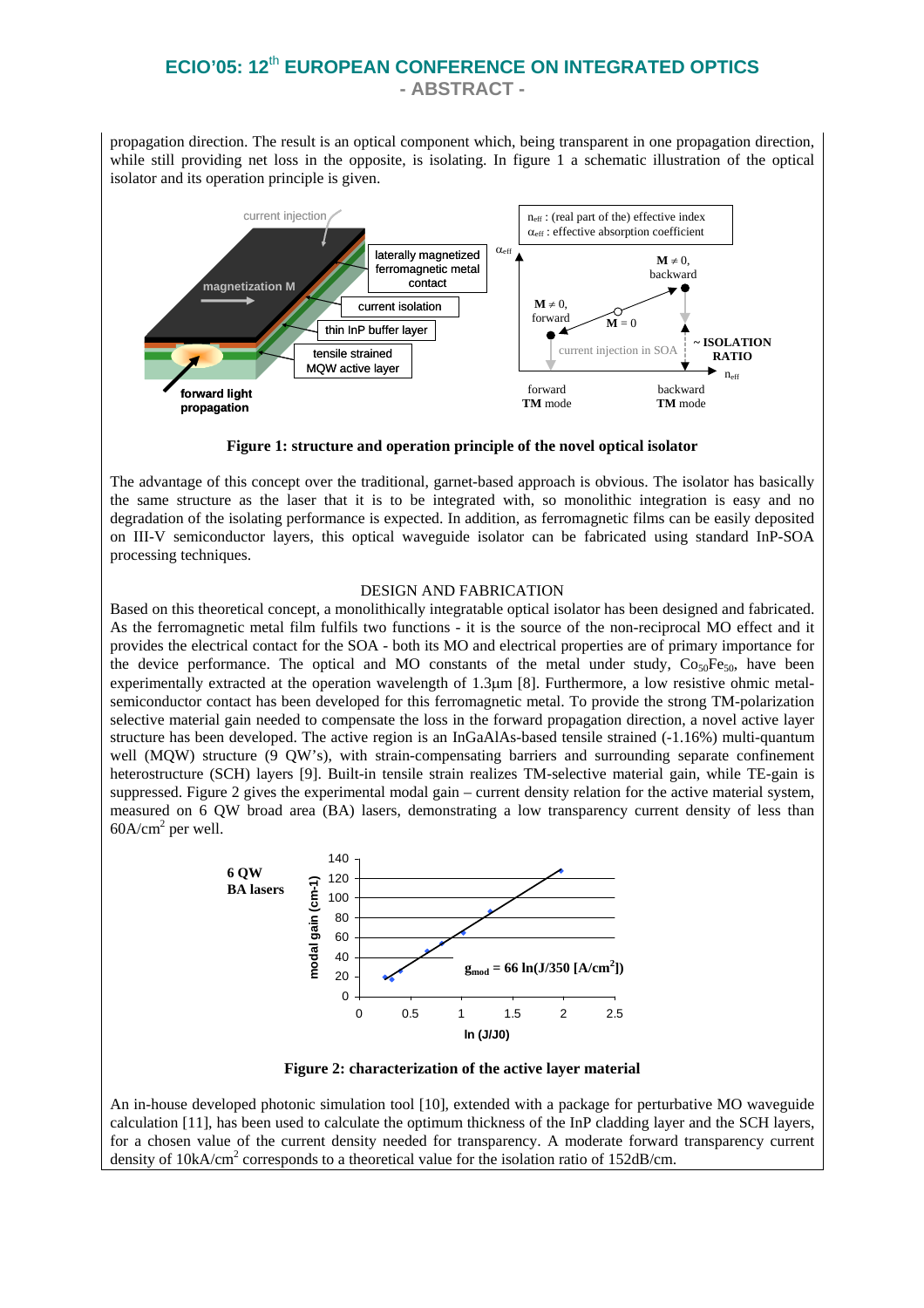The semiconductor layers have been grown with a metal organic vapor phase epitaxy process (MOVPE). A 50nm ferromagnetic  $Co_{50}Fe_{50}$  contact was sputter-deposited and capped off with a protective Ti/Au bilayer defined through standard lift-off techniques. This layer stack has been processed with  $CH_4:H_2$  RIE etching into ridge waveguide amplifiers (width 2.5µm) with the metal used as the etch mask to realize complete covering of the waveguide ridge with  $\cos_0$  Fe<sub>50</sub>. In the actual component however, processing imperfections occurred, causing the ridge to be wider  $(\pm 3.5 \mu m)$ .

#### CHARACTERIZATION

The most fundamental characterization method for the fabricated components consists of coupling light in the isolator and detecting the output power under lateral magnetization reversal [12] – switching between both magnetization directions is equivalent to switching between forward and backward propagation direction. This is however a laborious method, not suited for a first, quick characterization of the devices. Here, an alternative method has been used, based on non-reciprocal lasing of the waveguide amplifiers.

The isolator – without an antireflection coating on the cleaved facets – is electrically pumped above threshold and the output power is measured under lateral magnetization reversal. Above threshold, the cavity losses are compensated by the material gain. This results in a simple extraction formula for the non-reciprocal absorption. If in the ASE-based formula given in [5] the roundtrip gain is set to unity, one finds the following expression for the isolation ratio:

isolation ratio 
$$
\left[\frac{dB}{cm}\right] = \frac{10}{\ln 10} \frac{2}{L \left[cm\right]} ln\left(\text{optical power ratio}\right)
$$
 (1)

According to this formula, the only parameters that determine the isolation are the cavity length L and the ratio of detected power in forward to backward propagation direction. In figure 3 an example of such an isolation measurement is given. The left graph of figure 3 shows the output power for (pulsed) injection currents up to 500mA at saturation magnetization in either lateral direction, or – equivalent – in either light propagation direction. The right graph is found by taking the ratio of forward to backward optical power. Close to threshold, the power ratio increases with current. This can be understood by considering that the mentioned fabrication imperfections cause the waveguide amplifiers to be laterally bimodal, with both the zeroth and the first order with an important contribution to the total output power. This is experimentally confirmed by far field measurements of the output signal. A consequence of this bimodality is that, close to threshold, the threshold condition isn't fulfilled for a considerable fraction of the output power, hence the extraction method doesn't hold in this current region. For a correct determination of the isolation strength by applying formula (1), the optical power ratio must be measured at high injection current.



**Figure 3: extraction of isolation strength: optical power and power ratio at different injection currents** 

A value for the optical power ratio of 1.625 has been demonstrated on a 520µm long device, which is equivalent to an isolation ratio of 81dB/cm. The corresponding threshold current equals 230mA.

Comparing the experimental isolation ratio with the design value indicates a discrepancy of a factor 1.9. Several possible reasons can be distinguished for this difference. The lateral bimodality of the active waveguide results in an extracted value for the isolation ratio that is a weighted average of the isolation of both the zeroth and first order TM-polarized guided modes. The overlap of the first order mode with the magnetized ferromagnetic metal is smaller than that of the fundamental mode, causing the non-reciprocal absorption difference of the first order